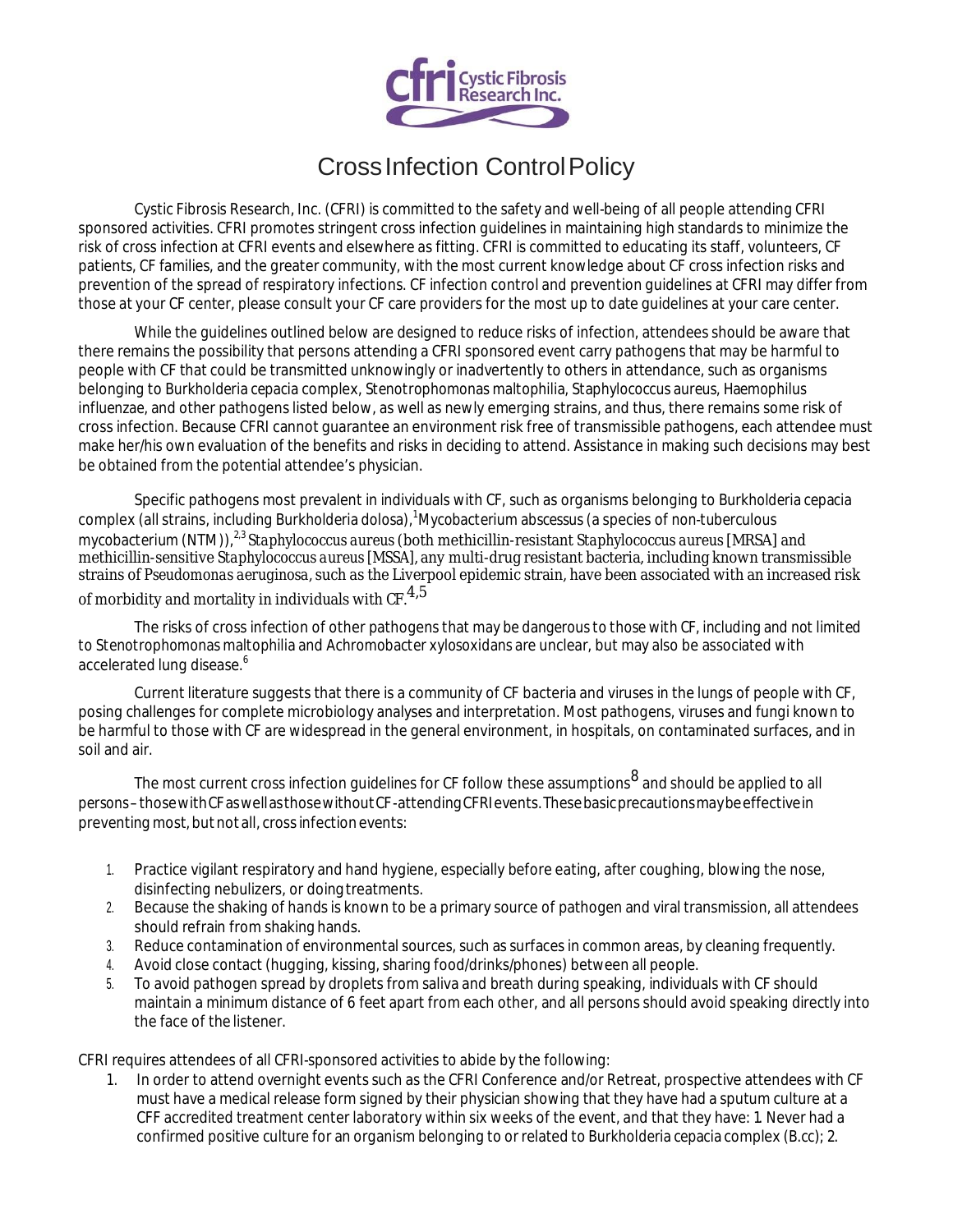Have not cultured MRSA within the past 12 months 3. Have not had a positive culture for *Nontuberculous mycobacteria* (NTM) in the past 12 months; and 4. Do not currently culture positive for any pandrug-resistant (PDR) bacteria (bacterial isolates non-susceptible to all agents in all antimicrobial categories) or extensively drug resistant (XDR) bacteria that remain susceptible to only one category of antimicrobials (does not apply to XDR isolates remaining susceptible to two or more categories of antimicrobials). Although negative sputum cultures do not eliminate risk, they may reduce risk of pathogen transmission.

- a. If the individual is hospitalized between the sputum culture and the CFRI Conference and Retreat, or other CFRI event, a repeat sputum culture and medical release form is required to attend these events.
- b. Lung transplant recipients must also submit a medical release form signed by their physician which may be based on the most recent bronchoscopy result or sinusculture within the six week period prior to the event.
- c. Attendees of multi-day events such as the CFRI Conference and/or Retreat will be required to sign a Cross Infection Agreement and Release from Liability form which acknowledges that they are voluntarily in attendance and are aware of the risks of cross infection in settings where other people with CF are present.
- d. If only one person with cystic fibrosis attends a CFRI event, the following cross infection control policy regarding the following pathogens is not applicable: 1. Never had a confirmed positive culture for an organism belonging to or related to *Burkholderia cepacia* complex (*B.cc*); 2. Have not cultured MRSA within the past 12 months; 3. Have not had a positive culture for *Nontuberculous mycobacteria*  (NTM) in the past 12 months; and 4. Do not currently culture positive for any bacteria resistant to multiple antibiotics and potentially a risk to other individuals with CF. The rest of the cross infection control policy remains in effect.
- 2. Attendees with CF at all CFRI single-day events are required to sign CFRI's Cross Infection Policy form upon check-in, available at the registration table. Those with CF will need to know their sputum culture results obtained within the previous 6 weeks or they willnot be able to attend.
- 3. It is recommended that all rooms where those with CF gather at CFRI events have adequate ventilation and space.
- 4. All CFRI events will have visible signage and announcements will be made about cross infection risks and prevention.
- 5. All CFRI events will have personal protective items such as gloves, surgical masks and alcohol-based hand gel available for *all attendees*.
- 6. Attendees with CF at all CFRI events will be provided with a hygiene kit including tissues, gloves, masks, and hand gel.
	- a. Use a tissue to cover a cough and dispose of dirty tissues in the plastic *Ziplock* bag provided.
	- b. Wash hands or use alcohol based hand gel (minimum 62% alcohol) to sanitize after coughing or blowing the nose, doing treatments, before eating and after using the restroom, or after having contact with other people.
	- c. Dispose of used masks in the plastic *Ziplock* bag provided uponleaving.
- 7. Because it has been determined that droplets containing viruses and pathogens that are potentially harmful to persons with CF can be dispersed up to six feet while talking, people with CF are strongly encouraged to sit at least 6 feet apart – ideally at separate tables or across from each other at a large table – to minimize the risk of droplet contamination.
- 8. Microphones should be passed to speakers by volunteers without CF. Microphones will be cleaned by persons who do not have CF between each use with aCaviwipe-1.
- 9. Volunteers without CF will serve food and beverages to those with CF. Individuals with CF will not touch common serving utensils and beveragedispensers.
- 10. We encourage that volunteers without CF be the point of contact for opening doors and turning on lights.
- 11. To protect the health of those with CF, any attendee CF or not who appears to have symptoms of a respiratory infection (cough, sneezing) or other communicable diseases may be asked to leave the premises of a CFRI hosted eventimmediately.